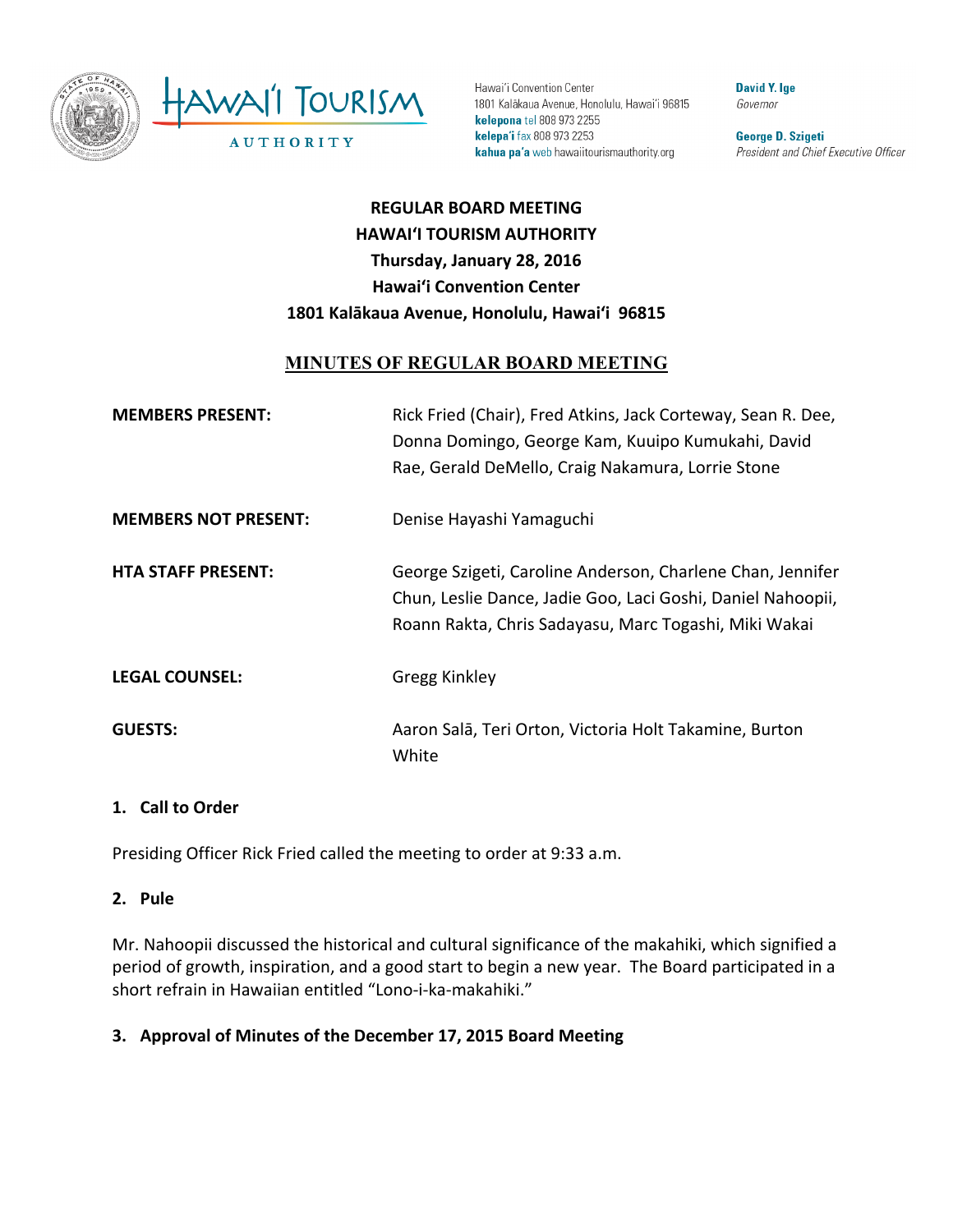Mr. Corteway made a motion to approve the minutes of the board meeting on December 17, 2015. Mr. Rae seconded the motion, which was unanimously approved by all the board members present.

#### **4. Review of Recent and Upcoming Permitted Interactions**

There was no report of any permitted interactions by board members.

#### **5.** Report of the CEO Relating to the HTA's Programs

Mr. Szigeti referred to the CEO Report, which was included in the board packet previously distributed to the board members prior to the meeting. The CEO Report was organized in a manner utilizing the 2016 Brand Management Plan's four core areas (i.e., Awareness, Conviction and Access, Unique and Memorable Experiences, Knowledge and Collaboration, and Strategic Oversight and Governance). The CEO Report also describes the actions taken by staff to implement the HTA budget, including a listing of all the contracts executed by HTA during December 2015.

Mr. Szigeti reported that "the team has been very busy" and he has been busy at the legislature and traveling. Regarding the current legislative session, he has been tracking bills and will be providing the board with updates as developments occur. He introduced the following new staff members and their respective positions: Leslie Dance, Vice-President of Marketing and Product Development; Charlene Chan, Director of Communications; and, Chris Sadayasu, Tourism Brand Manager (Oceania and Special Events).

Mr. Fried offered an opportunity for the public to provide oral testimony regarding the CEO Report on HTA programs. He acknowledged Mr. Aaron Sala, who proceeding to provide oral testimony. Mr. Salā expressed concern with the dismissal of Kelii Wilson as HTA's Director of Cultural Affairs. He discussed why she was important to HTA as its Hawaiian cultural specialist. She was "uniquely qualified" and brought credibility to HTA within the Hawaiian community. Her work was "unprecedented." He noted that she was not dismissed by the CEO but through two staff members with a letter. This reflects a "severe lack of integrity" and "aloha," which would have required a "face to face" meeting.

Mr. Fried acknowledged the receipt of written testimony from Vicky Holt Takamine, who also requested an opportunity to provide oral testimony. Ms. Takamine initially noted that when the Hawaii Convention Center was first opened, it did not have any Hawaiian artwork. She stated that Ms. Wilson maintained a relationship between the tourism industry and the Hawaiian community and that in her absence HTA should work more closely with board member George Kam. She intends to be "calling upon" HTA more often in the absence of Ms. Wilson.

Mr. Fried acknowledged Mr. Erdman White, who requested an opportunity to provide oral testimony. He expressed concurrence with the oral testimony provided by Mr. Salā and Ms.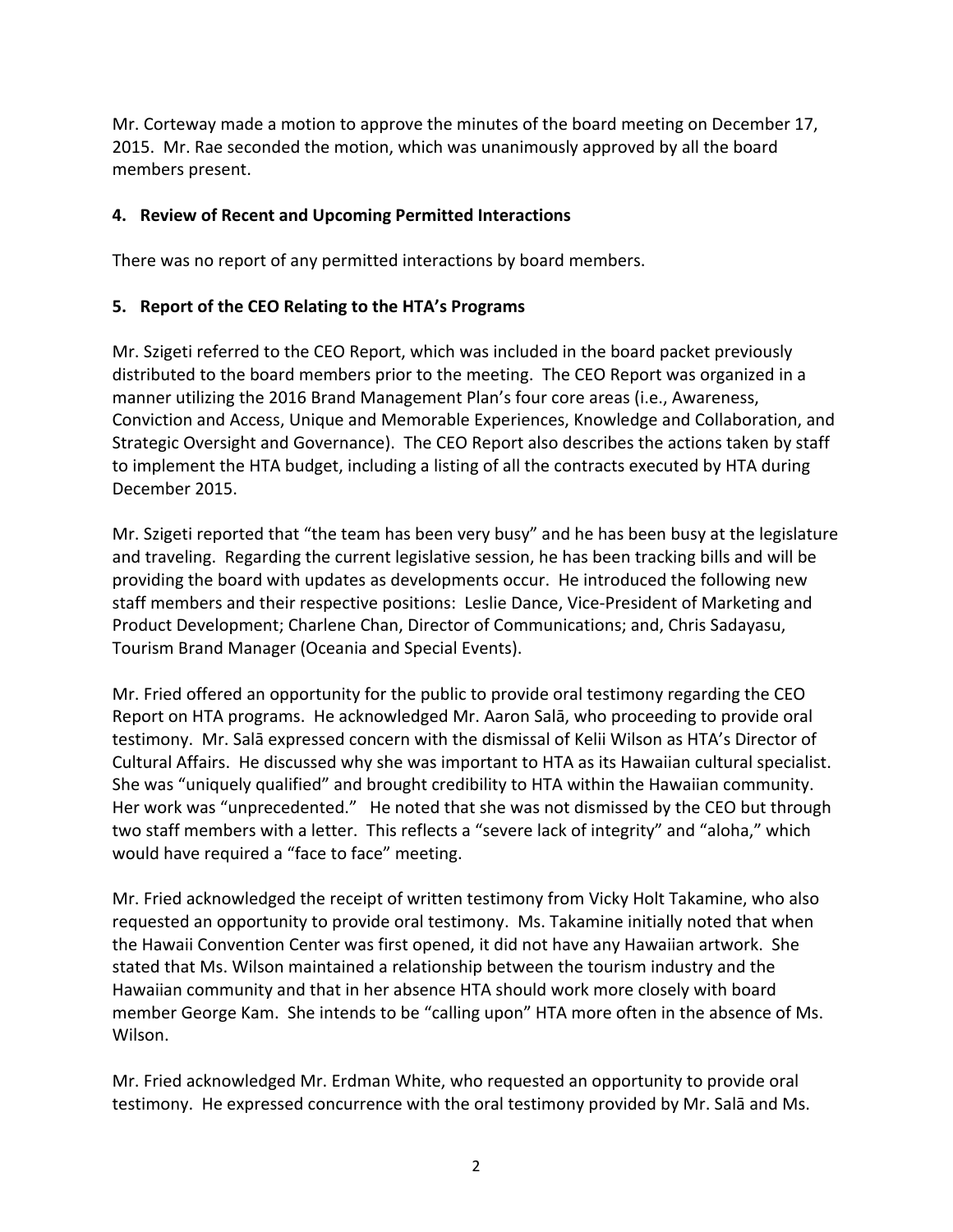Takamine regarding Ms. Wilson. HTA must "balance change with more communication." He added that Ms. Wilson was "unceremoniously dismissed" and that we need "to make sure to do well with finding a new replacement."

Mr. Fried acknowledged Ms. Kumukahi, who initially spoke in Hawaiian. She continued by stating that Aloha has been given to Hawaii by God and that we have an obligation to honor Aloha. She referred to Governor Ige's recent State of the State speech during which he referred to looking at the past and "how we treat each other." She expressed the obligation "to secure" the Hawaiian culture in every aspect of the tourism industry and to do it with Aloha.

## **6. Presentation and Discussion of Market Insights and Current Market Conditions**

Mr. Nahoopii referred to a document in the board folder previously distributed to the board members entitled "Market Insights-December 2015." The HTA monthly market insights reports on the most recent key performance indicators that the HTA uses to measure success and to gauge whether the HTA is successfully attaining its goals.

Mr. Nahoopii reported that for the 12 months of 2015, Hawaii's tourism economy experienced the following: \$15.2 billion in visitor spending; \$337.5 million more in visitor spending than the same period last year; the year 2015 was another record year for Hawaii's tourism industry with a total of 8,649,357 visitors to the islands and reflected a 4.1% growth from the previous record of 8,308,114 in 2004; and, that this year also set a new record for annual arrivals for O'ahu and Maui, however, arrivals to Hawaii Island and Kauai did not exceed the record level of visitors in 2007. For each major market area, he discussed the results for each key performance indicator (i.e., arrivals, visitor spending, visitor days, daily spend, airlift), including island distribution for visitor arrivals and visitor days.

Mr. Nahoopii noted the various charts and narrative in the Market Insights-December 2015 for visitor plant inventory and various key performance indicator dashboards for each major market area.

## **7. Presentation, Discussion and Approval of HTA's Financial Reports**

Mr. Togashi referred to the October 2015 financial reports for the Tourism Special Fund and the Convention Center Enterprise Special Fund that were previously distributed to the board for consideration at the last board meeting but deferred. He requested board approval of those financial reports at this meeting. He also presented the November and December 2015 financial reports for those funds that were previously distributed to the board members. However, he requested the board to defer consideration of those financial reports to the next board meeting so the board members would have more time to review the reports. He also referred to reports summarizing the investments maintained at the Bank of Hawaii for the period December 1 to December 31, 2015.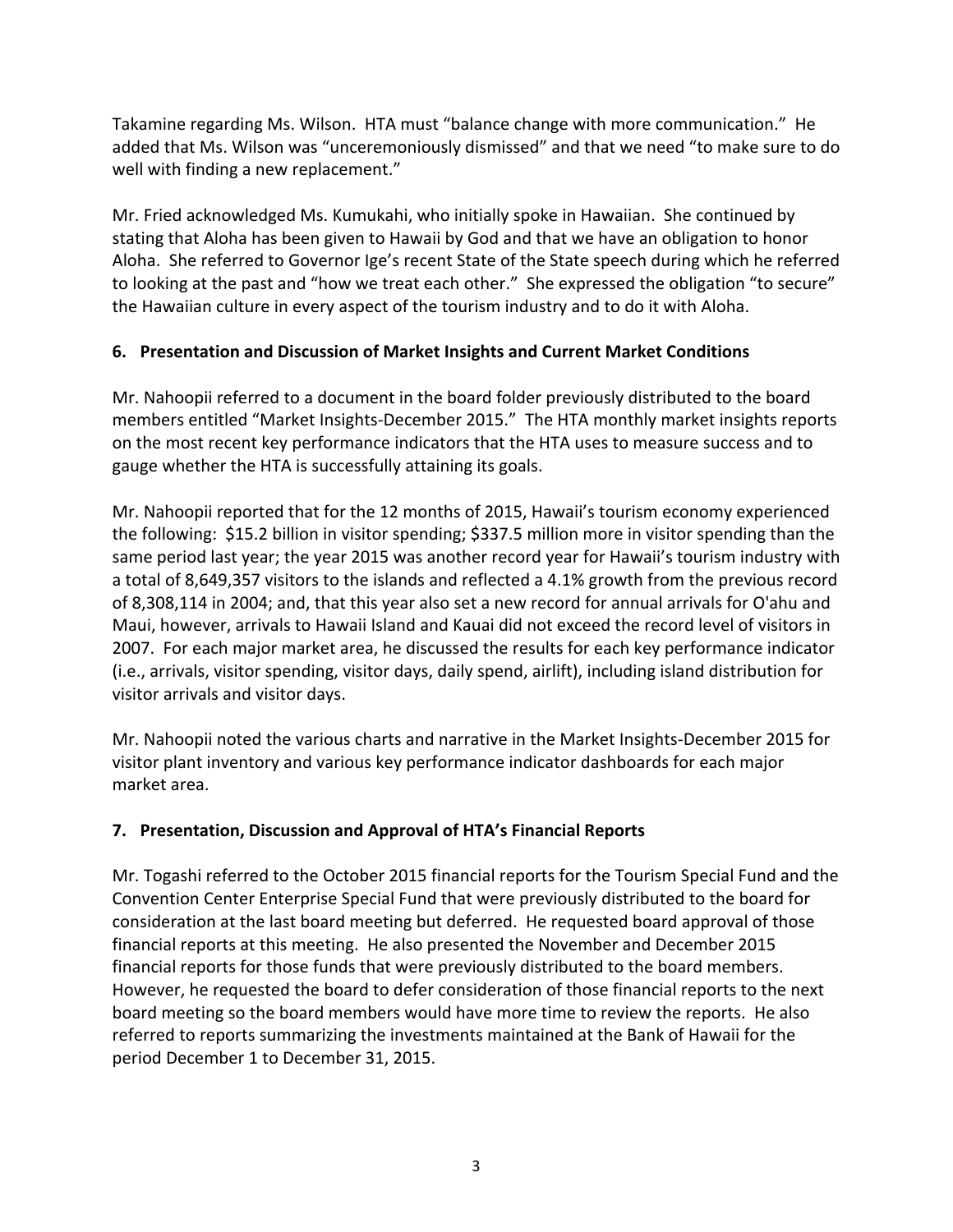Ms. Stone made a motion to approve the October 2015 financial reports for the Tourism Special Fund and the Convention Center Enterprise Special Fund. Mr. Corteway seconded the motion, which was unanimously approved by all the board members present.

## 8. Update and Discussion of International Union of Conservation of Nature (IUCN) – World **Conservation Congress Hawaii 2016**

Mr. Togashi noted that the IUCN meeting will be held at the convention center in September 2016. He discussed the background of IUCN and that it would be the first time the Congress will be held in the United States. The federal Department of State and the State of Hawaii have played a significant role in promoting the Congress to be held in Hawaii. He stated that the "significance" of the Congress being held in Hawaii is that it is consistent with the "sustainability efforts of Hawaii" and projected to provide \$27 million of visitor spending by 8,000 delegates. The Hawaii Convention Center would be providing \$1.5 millions in cash and "in-kind support." Its support would also include providing assistance to increase delegate count; increase economy of scale; and, assist in providing easy access by delegates to Hawaii and between islands. The convention center would also work with the host committee for other opportunities.

Mr. Togashi stated that Ms. Dance would be HTA's lead for this event.

In response to Mr. Rae's question regarding "financial support from the State," Mr. Togashi stated that he personally was "not aware of other state funding."

The meeting was recessed at 10:12 a.m. The meeting was reconvened at 10:20 a.m.

Mr. Dee stated that he understands the Department of Land and Natural Resources has allocated \$5 million for the Congress and would be in addition to HTA's \$1.5 million.

## **9.** Presentation and Discussion by AEG Regarding an Update of Hawaii Convention Center **Recent Activities**

Ms. Orton provided a PowerPoint presentation entitled "January 2016, HTA Board of Directors Update." She summarized AEG's "total year performance" for 2015 as follows: AEG achieved 195,404 city-wide room nights or 96% of its goal (202,550); it achieved the highest grossing revenue at \$14.2 million; finished the year with the "best bottom line" as reflected by a net operating loss of \$289,700 as compared to the historical average loss of \$3.5 million and resulting in a \$3.2 million "subsidy savings to HTA"; it achieved the best food and beverage "flow through percentage of 45%" as compared to the historical average of 25-30%; it improved occupancy percentage by 7.3% over the past four years average of 32%; and, that its "Meeting Planner Survey Satisfaction Score" was an average of 98% for the year. She also noted the various events being held at the convention center during February 2016.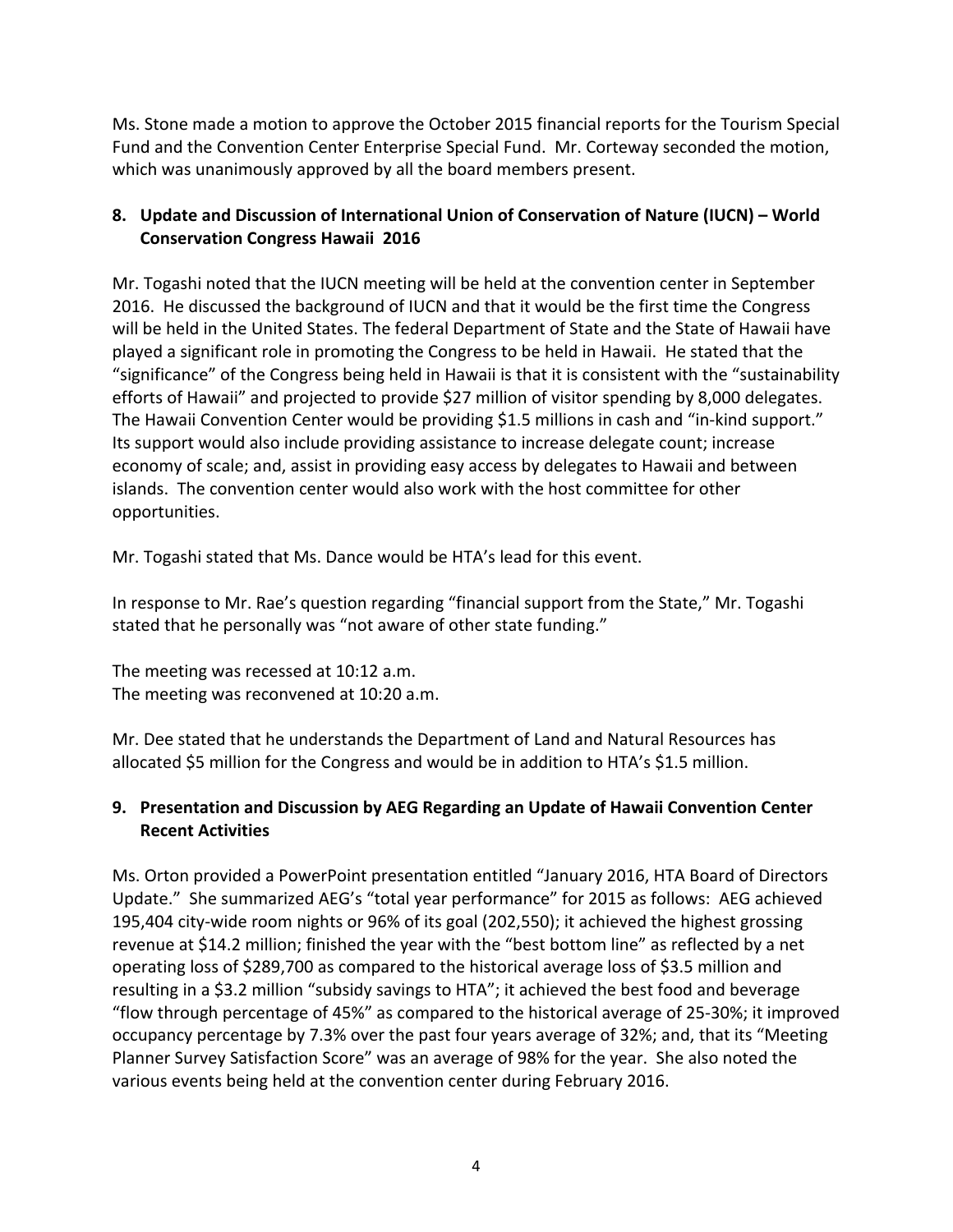Mr. Fried asked how much of the convention center occupancy is from local versus offshore events. Ms. Orton responded that of the 180 events, 79% were local events and consisted of Christmas parties, the Honolulu Marathon, and "anything that has a local contact."

Mr. Dee stated that it was a "tremendous accomplishment" to reduce the loss. Ms. Orton confirmed that the citywide room nights being reported are what AEG has booked. Mr. Dee requested data that would correlate occupancy with room nights.

In response to Mr. Corteway's inquiry for a projection into 2016, Ms. Orton stated that she did not "know if we can repeat" what we did in 2015 for 2016, which is a "soft year." However, she is encouraged by bookings in 2017. It is her hope to pick up 1 or 2 "big corporate groups" or events in 2016.

Mr. Szigeti asked that AEG needs "to get more engaged" with increasing the delegate count for the IUCN Congress meeting from 8,000 to 10,000. Ms. Orton responded that AEG's current involvement has been "operational" and that "attendance promotion has been through Randy Tanaka." Mr. Szigeti requested a future report "on how to increase delegate count."

Ms. Orton concluded her presentation with a short video promoting the convention center entitled "Sizzle."

## **10.** Presentation and Discussion by AEG Regarding an Update of Sales Initiatives and Hawaii **Convention Center Performance**

Mr. Fried made a motion to convene an executive session pursuant to HRS section 201B-4(a)(2) for the purpose of discussing information that must be kept confidential to protect Hawaii's competitive advantage as a visitor destination. Mr. Nakamura seconded the motion, which was unanimously approved by all the board members present.

The meeting was recessed at 10:45 a.m. to convene an executive session. The meeting was reconvened at 11:12 a.m. (Mr. Kam was not present.)

The board met in executive session to discuss various competitive initiatives to develop events at the convention center. The cost estimates for a capital improvement project being procured through a request for proposals were also discussed.

At this time, Mr. Fried referred to the CEO Report. He requested that the board members read the report prior to the meeting. It will provide the board with an opportunity to ask questions on any HTA program.

In response to a question from Mr. Nakamura regarding information related to the current legislative session, Mr. Szigeti stated that he would be providing a color-coded comprehensive list of legislative bills for the board's information and consideration.